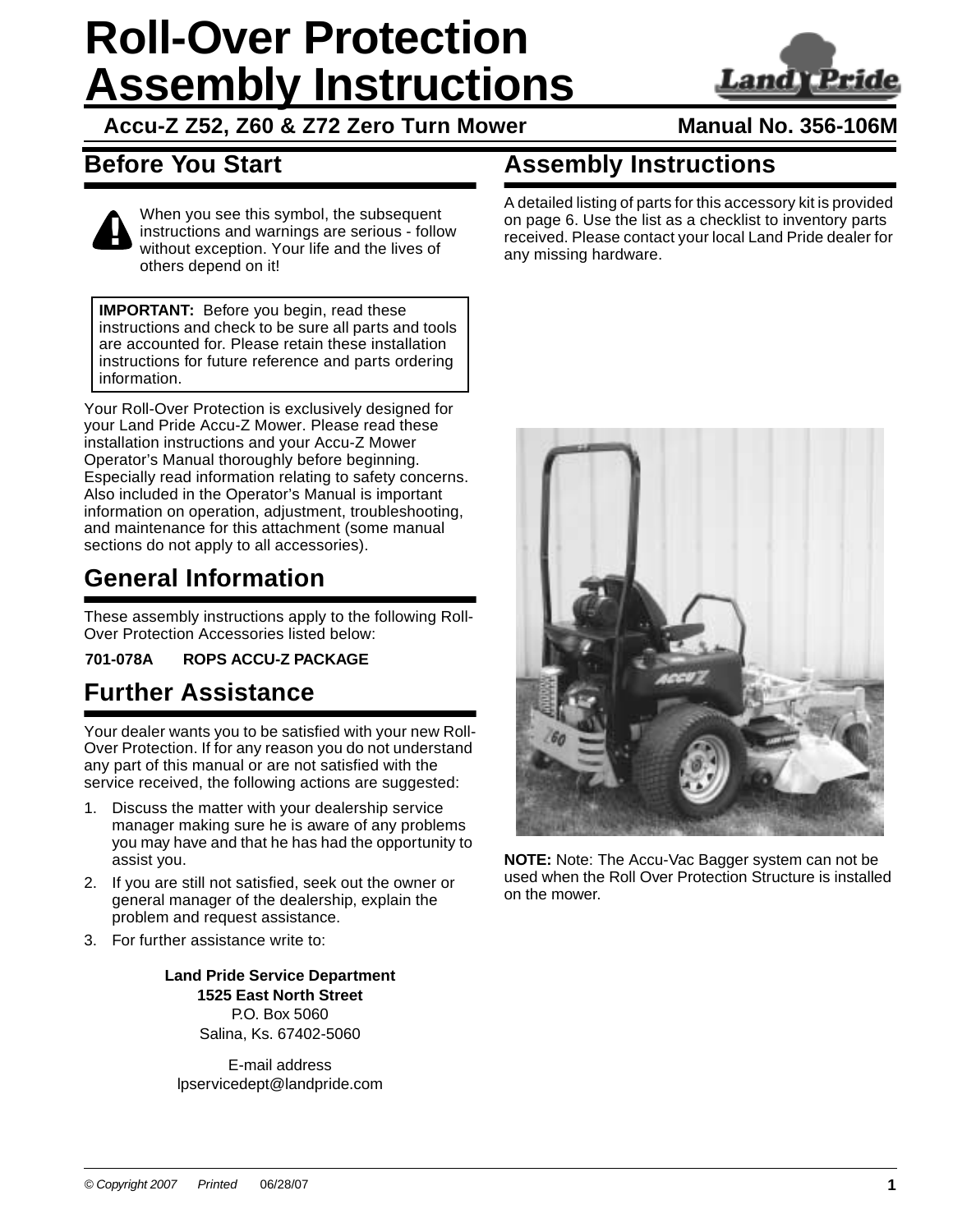# **! WARNING**

*Do not modify the Roll Over Protective Structure in any way. This Roll Over Protective Structure has been designed specifically for this machine and any modifications can affect its performance in the event of a roll over.*

- 1. Park the tractor on a flat surface, place control levers in the park brake position, shut-off engine and remove ignition switch key.
- 2. Remove the existing seat latch (if applicable).

#### *Refer to Figure 1*

3. Insert one of the 7/16" x 1 3/4" bolts (1) into one of the oversized 1/2" flat washers (2) then into one of the 1/ 2" x 11/16" spacers (3). Insert the bolt (1) into the end of one of the safety cables (4) then through a second oversized 1/2" flat washer (2). The spacer (3) should be inside the loop of the cable (4) and the cable (4) should be trapped between the two flat washers (2). Repeat this step for second cable.



# **! CAUTION**

*The safety cables are a device to hold the seat from flipping up should the mounting hardware not function in the event of a roll over.*

4. Position the seat latch (5) so the release handle is on the left-hand side of the seat. Hold the seat latch (5) directly below the rear holes in the seat pan. Insert the assembled bolts (1) through the holes in the seat pan and thread them into the holes in the seat latch (5). Torque bolts to 48 ft.-lbs.

### *Refer to Figure 2*

5. The seat latch assembly must clear the fuel lines on both sides. Use tie strap to tie the right side fuel line out of the way.

**Figure 1 Seat Belt and Seat Latch Assembly**



**Figure 2 Fuel Line**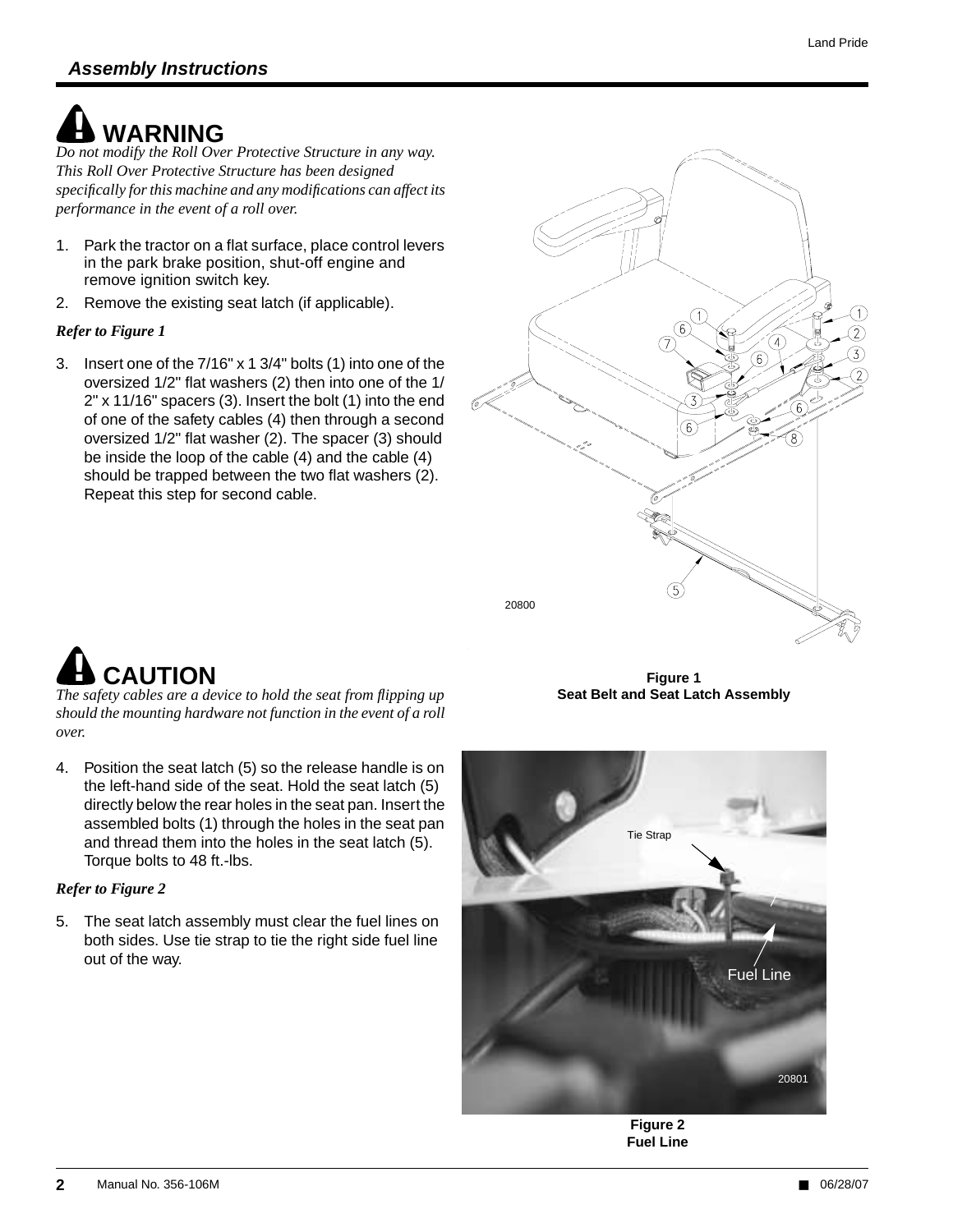### **Assembly Instructions**

#### *For Standard Seat Refer to Figures 3 and 4*

- 6. Insert a 7/16" x 1 3/4" bolt (1) through a 7 /16" flat washer (6) then insert the bolt into the seat belt latch (7). Make sure the latch (7) is facing up as shown and the bolt (1) is coming in from the top.
- 7. Continue by inserting the bolt (1) through a second 7/ 16" flat washer (6) and a 1/2" x 11/16" spacer (3). Insert the bolt (1) into the end of the left safety cable (4) then through a third 7/16" flat washer (6). The spacer (3) should be inside the loop of the cable (4) and the cable (4) should be trapped between the two flat washers (6).
- 8. Thread the bolt (1) with hardware into the threaded insert provided in the left-hand side of the seat shell on the standard seat and torque bolt (1) to 48 ft.-lbs. Repeat steps 6, 7 and 8 to install the retractable seat belt to the right-hand side of the standard seat.

#### *For Optional Suspension Seat Refer to Figures 3 and 5*

- 9. Insert a 7/16" x 1 3/4" bolt (1) through a 7 /16" flat washer (6) then insert the bolt into the seat belt latch (7). Make sure the latch (7) is facing up as shown and the bolt (1) is coming in from the top.
- 10. Continue by inserting the bolt (1) through a second 7/ 16" flat washer (6) and a 1/2" x 11/16" spacer (3). Insert the bolt (1) into the end of the left safety cable (4) then through a third 7/16" flat washer (6). The spacer (3) should be inside the loop of the cable (4) and the cable (4) should be trapped between the two flat washers (6).
- 11. Insert bolt (1) with all hardware through the hole in the left-hand armrest mount of the optional suspension seat. Add a fourth 7/16" flat washer (6) then secure bolt (1) with a 7/16" nut (8) and torque to 48 ft.-lbs. Repeat steps 6, 7 and 9 to install the retractable seat belt to the right-hand side of the optional suspension seat.



**Figure 3 Seat Belt Assembly**



**Figure 4 Standard Seat**



**Figure 5 Optional Suspension Seat**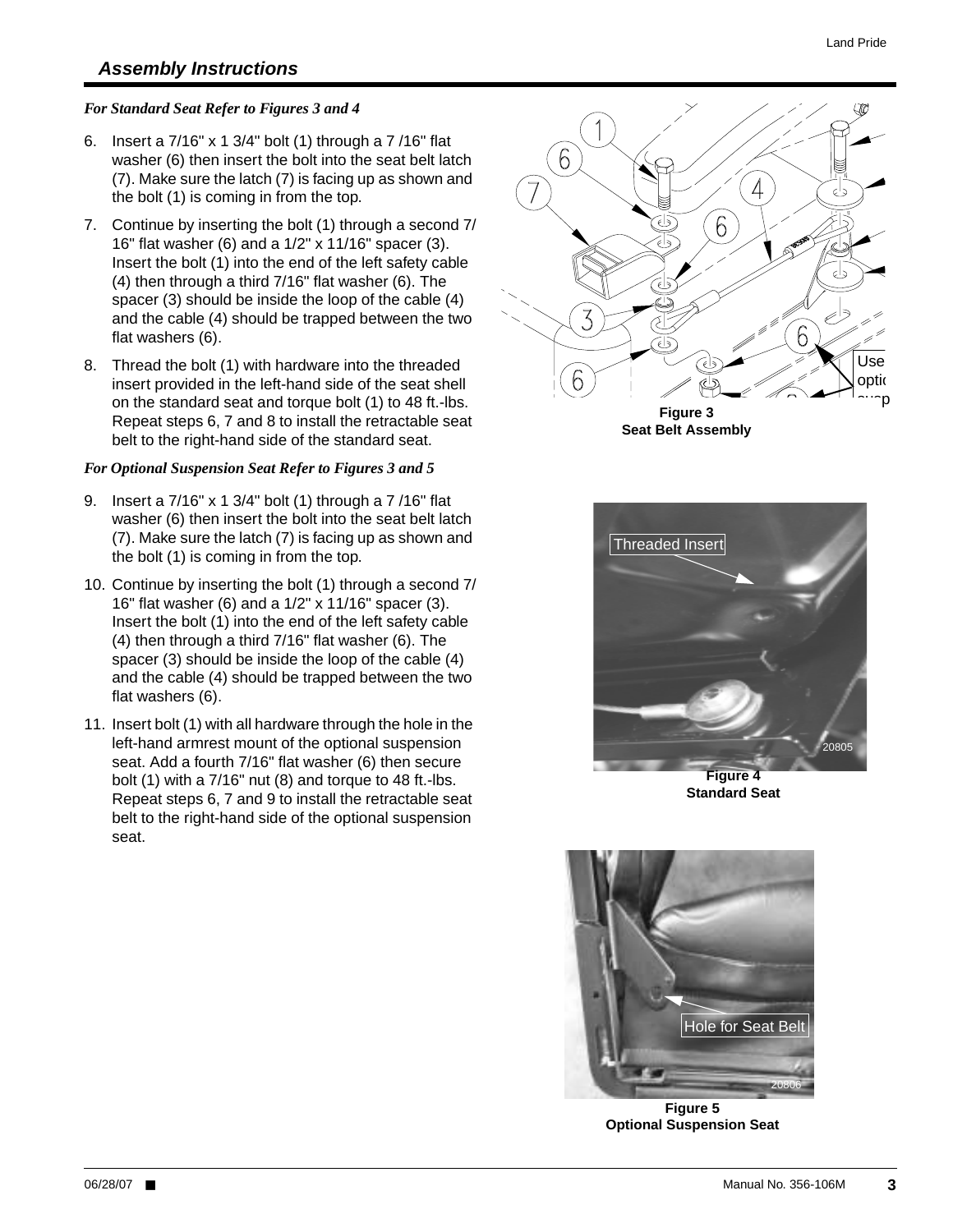## **Assembly Instructions for Roll Over Protection**

*Refer to Figure 6A*

12. Remove the existing hardware from the left-hand side of the rear bumper plate.

**NOTE:** If your mower frame does not have the .625" (21/ 32") diameter holes, it will be necessary to locate and drill each side of mower frame as shown in Figure 6B. If holes are present, then proceed to step 2.

- 13. Attach the left-hand roll over protection frame (4) using three 1/2" x 1 3/4" bolts (2) and three 1/2" flat washers (8). Insert bolts (2) through the washers (8) then insert them through the three upper holes in the roll over protection frame (4). Thread the bolts (2) into the three upper holes in the left-hand side bumper frame and do not tighten at this time.
- 14. Insert one 5/8" x 2" bolt (2) into an oversized 5/8" flat washer (3) then through the lower hole in the left-hand roll over protection frame (4). Slide on a second oversized 5/8" flat washer (3) then thread bolt (9) into the lower hole in the left-hand side thru bumper frame. Secure with flat washer (10) and nut (11). Do not tighten at this time.
- 15. Insert the square connector (6) into the opening in the top of the left-hand roll over protection frame (4). Align the left-hand hole with the hole in the frame leaving the right-hand hole outside of the frame.
- 16. Insert one 1/2" x 2 3/4" bolt (7) into one 1/2" flat washer (8) then insert it through the hole in frame (4). Slide on a second 1/2" flat washer (8) and secure bolt (7) with a 1/2" nut (1). Leave bolt loose at this time.
- 17. Remove the existing hardware from the right-hand side of the rear bumper plate.
- 18. Slide the top of the right-hand roll over protection frame (5) onto the square connector (6) and attach the lower portion of frame (5) to the right-hand side of the bumper using steps 2 and 3 above leaving bolts loose.
- 19. Align hole at the top of the left-hand roll over protection frame (5) with hole in square connector (6).
- 20. Insert one 1/2" x 2 3/4" bolt (7) into one 1/2" flat washer (8) then insert it through the hole in frame (4). Slide on a second 1/2" flat washer (8) and secure bolt (7) with a 1/2" nut (1). Leave bolt loose at this time.



**Figure 6A Roll Over Protection Assembly** 20802



**Figure 6B Special Drilled Holes For Roll Over Protection Assembly**

*Refer to Figure 7*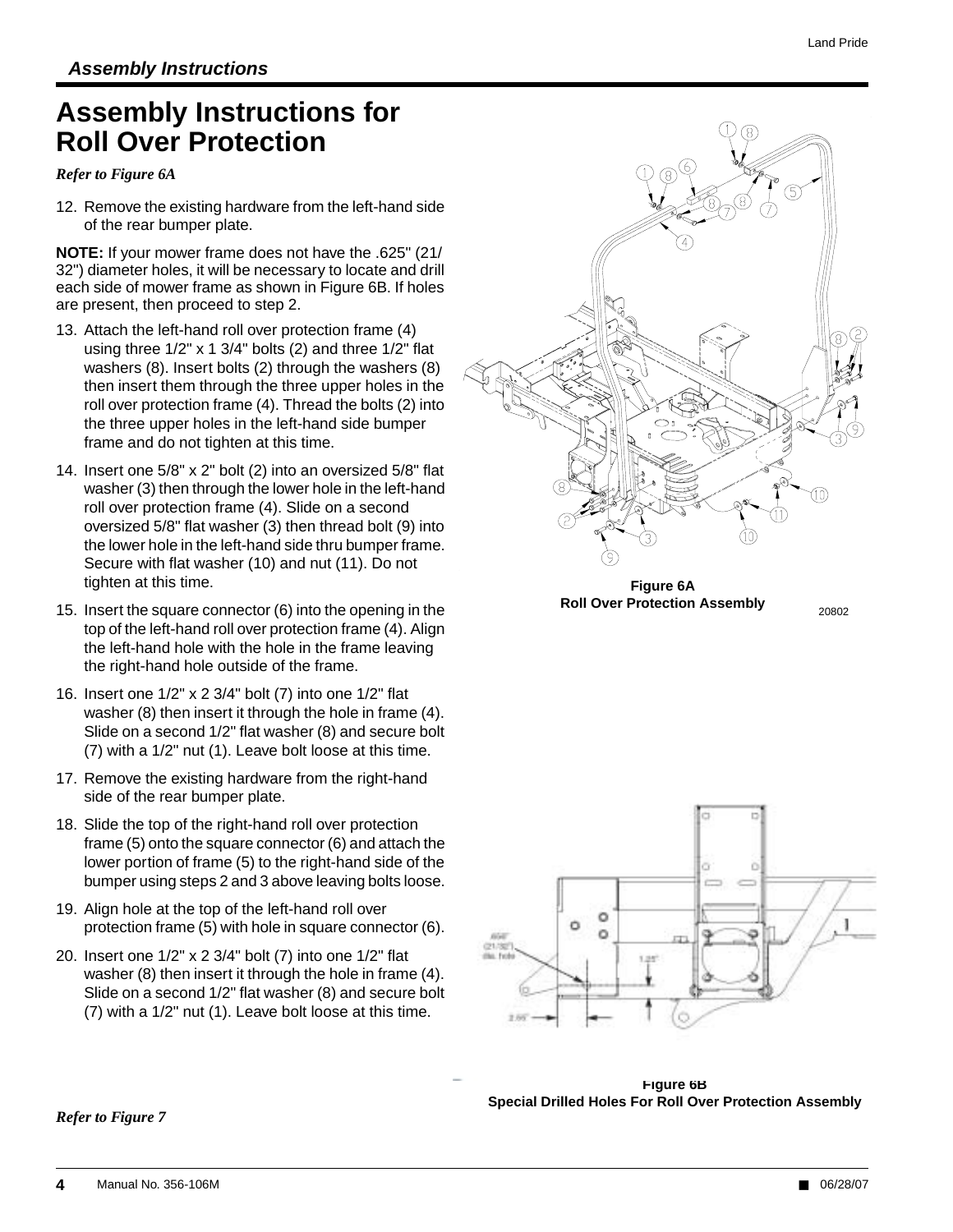### **Assembly Instructions**

21. Position the Roll Over Protection Structure on the Accu-Z mower so the angle between the Roll Over Protection Structure and the mower frame is 84 degrees. Tighten all 1/2" bolts to 73 ft.-lbs. and all 5/8" bolts to 145 ft-lbs. of torque at this time.

**NOTE:** The Accu-Vac Bagger system can not be used when the Roll Over Protection Structure is installed on the mower.



**Angle of Frame**